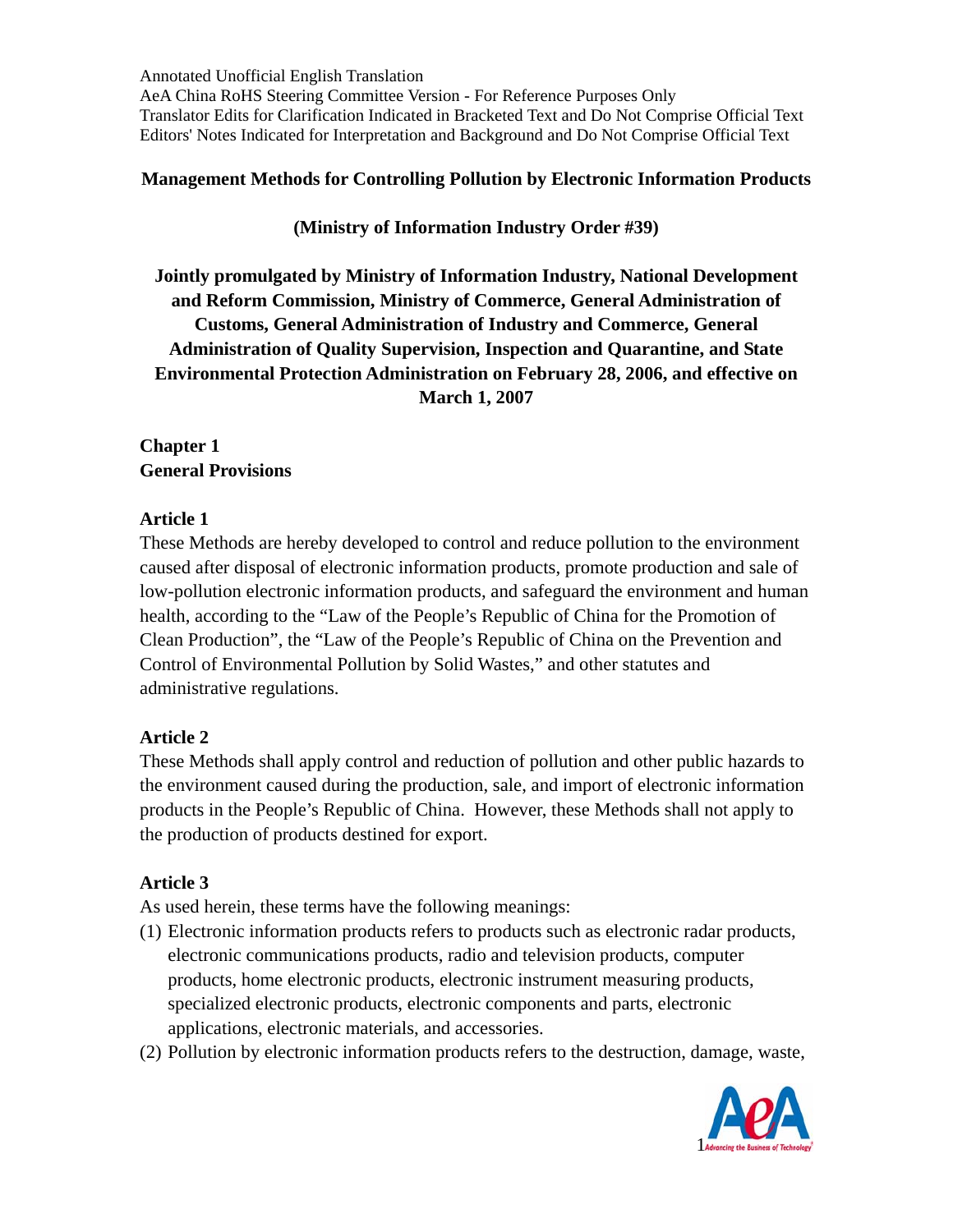AeA China RoHS Steering Committee Version - For Reference Purposes Only Translator Edits for Clarification Indicated in Bracketed Text and Do Not Comprise Official Text Editors' Notes Indicated for Interpretation and Background and Do Not Comprise Official Text

or other negative effects caused by electronic products to the environment, resources, human bodies, life and health, and the safety of properties as the result of toxic and hazardous substances or elements contained in electronic information products or due to the fact that toxic and hazardous substances or elements contained in electronic information products exceed State standards or industry standards.

- (3) The control of pollution by electronic information products shall mean the following measures undertaken to reduce or eliminate toxic and hazardous substances or elements contained in electronic information products:
	- 1. During the design and production processes, technical measures, such as changing research and design proposals, adjusting the technological processes, replacing the materials used, and using innovative manufacturing methods, etc.;
	- 2. During the design, production, importation, and sales processes, measures such as identifying the names of toxic and hazardous substances and elements and their content levels, and the terms for environmental use of electronic information products,  $etc.:^1$
	- 3. During the sales processes, the strict control of purchase channels, restraint from selling electronic information products that contain toxic and hazardous substances and elements or electronic information products whose toxic and hazardous substances and elements fail to meet State standards or industry standards for the control of pollution by electronic information products, etc.;
	- 4. To ban the importation of electronic information products that fail to meet State standards or industry standards for the control of toxic and hazardous substances or elements in electronic information products; and
	- 5. Other pollution control measures specified by these Methods.
- (4) Toxic and hazardous substances or elements shall refer to the following substances or elements contained in electronic information products:
	- 1. Lead;

 $\overline{a}$ 

- 2. Mercury;
- 3. Cadmium;
- 4. Hexavalent chromium;
- 5. Polybrominated biphenyl (PBB);
- 6. Polybrominated diphenyl ether (PBDE); and
- 7. Other toxic and hazardous substances or elements as specified by the State.
- (5) The term for the environmental use of electronic information products shall refer to

 $1$ <sup>1</sup> This reflects the replacement of the "Safe" use term with "environmental" use. As discussed, significant China RoHS Committee advocacy will need to be focused on this over the near term while implementing measures are being developed.

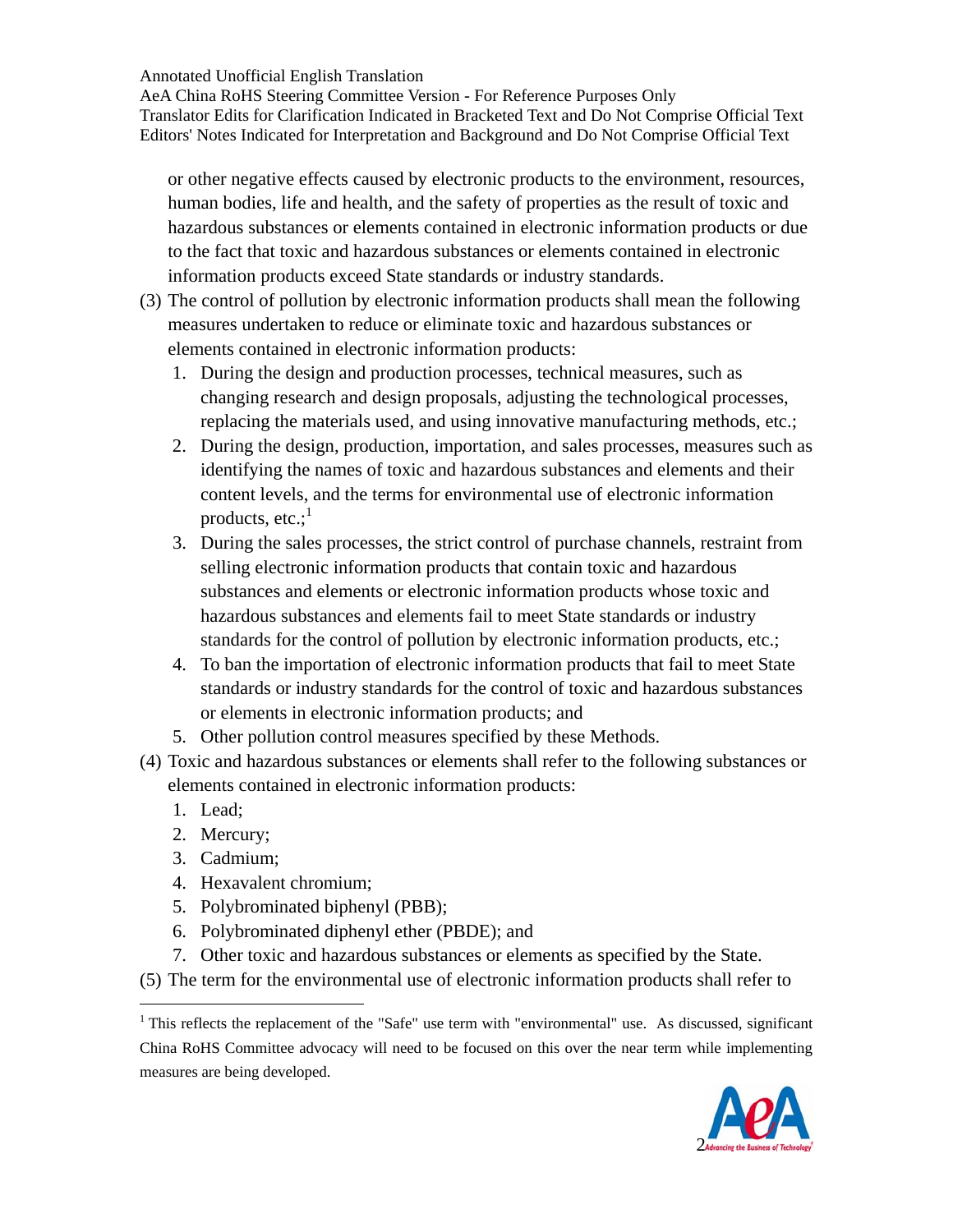AeA China RoHS Steering Committee Version - For Reference Purposes Only Translator Edits for Clarification Indicated in Bracketed Text and Do Not Comprise Official Text Editors' Notes Indicated for Interpretation and Background and Do Not Comprise Official Text

the term during which toxic and hazardous substances or elements contained in electronic information products will not leak out or mutate, $2$  thus eliminating the possibility of serious environmental pollution resulting from the use by users of electronic information products or serious harm to their persons and properties resulting from such use.

#### **Article 4**

The Ministry of Information Industry of the People's Republic of China (hereinafter the "Ministry of Information Industry"), the National Development and Reform Commission of the People's Republic of China (hereinafter the "Development and Reform Commission"), the Ministry of Commerce of the People's Republic of China (hereinafter referred to as the "Ministry of Commerce"), the General Administration of Customs of the People's Republic of China (hereinafter referred to as the "General Administration of Customs"), the State Administration of Industry and Commerce, the State Administration for Quality Supervision, Inspection and Quarantine, and the State Environmental Protection Administration, shall carry out administration and supervision of control of pollution caused by electronic information products, within the scope of their respective duties. When necessary, a work coordination mechanism shall be set up to resolve significant matters and problems involving the control of pollution caused by electronic information products. $3$ 

#### **Article 5**

 $\overline{a}$ 

The Ministry of Information Industry shall, in consultation with the competent authorities: develop measures favorable to the control of pollution caused by electronic information products.

The Ministry of Information Industry and the competent authorities of the State Council shall, within the scope of their respective duties, promote technologies for the control of pollution caused by electronic information products and the comprehensive use of resources, encourage and support scientific research, technological development, and international cooperation on the control of pollution caused by electronic information

<sup>&</sup>lt;sup>3</sup> Editors' Note: Such coordination is obviously important, though rarely evident, in government regulatory efforts directed at particular industry segments. This will be an important effort to monitor and encourage. Note such language regarding inter-agency coordination only rarely appears in the Chinese laws.



 $2^2$  Editors' note: The use of the term "mutate" here is potentially confusing. MII has described this to reflect the sense of "change" in the substances that may result in pollution, including changes that may result in combustion of the substances involved or erosion of the materials containing the substances.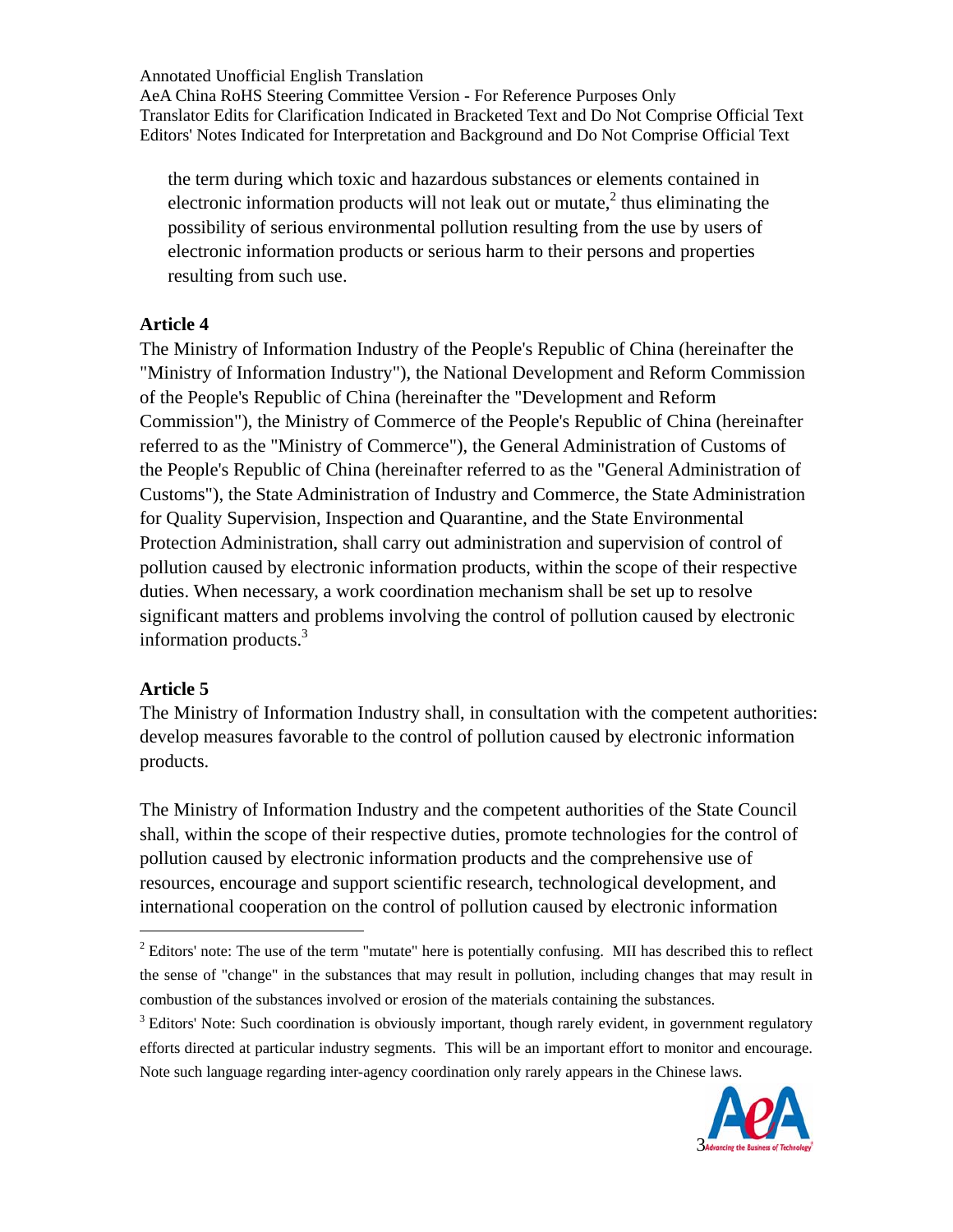products, and carry out the provisions applicable to the control of pollution caused by electronic information products.

#### **Article 6**

The Ministry of Information Industry may provide certain support for organizations and individuals that are actively engaged in research on and development of new types of environmentally friendly electronic information products.

### **Article 7**

Authorities in charge of management of the information industry, development and reforms, commerce, customs, environmental protection, industry and commerce, and quality inspection, etc., $4$  at the level of provinces, autonomous regions, and municipalities under the direct jurisdiction of the central government<sup>5</sup> shall, within the scope of their respective duties, conduct supervision and administration of the control of pollution resulting from the production, import, and sales of electronic information products. When necessary, the aforementioned authorities shall set up regional coordination work mechanisms for the control of pollution caused by electronic information, which shall perform central coordination, assume responsibility for the division of work.

## **Article 8**

Authorities in charge of the information industry at the level of provinces autonomous regions, and municipalities under the direct jurisdiction of the central government may give recognition and incentives to organizations and individuals that have made outstanding achievements in the work of the control of pollution by electronic information products and related activities.

#### **Chapter 2**

# **The Prevention and Control of Pollution by Electronic Information Products**

#### **Article 9**

 $\overline{a}$ 

When designing electronic information products, designers of electronic information products shall use nontoxic, nonhazardous, or low toxic, low hazard, degradable, and

<sup>&</sup>lt;sup>5</sup> Editors' Note: Municipalities under the direct jurisdiction of the central government include: Beijing, Chongqing, Shanghai, and Tianjin.



<sup>&</sup>lt;sup>4</sup> Editors' Note: This is an ambiguous, but common, means to refer to specific Chinese agencies. In particular, these authorities include the provincial and other-designated levels of agencies under the national agencies listed in Article 4.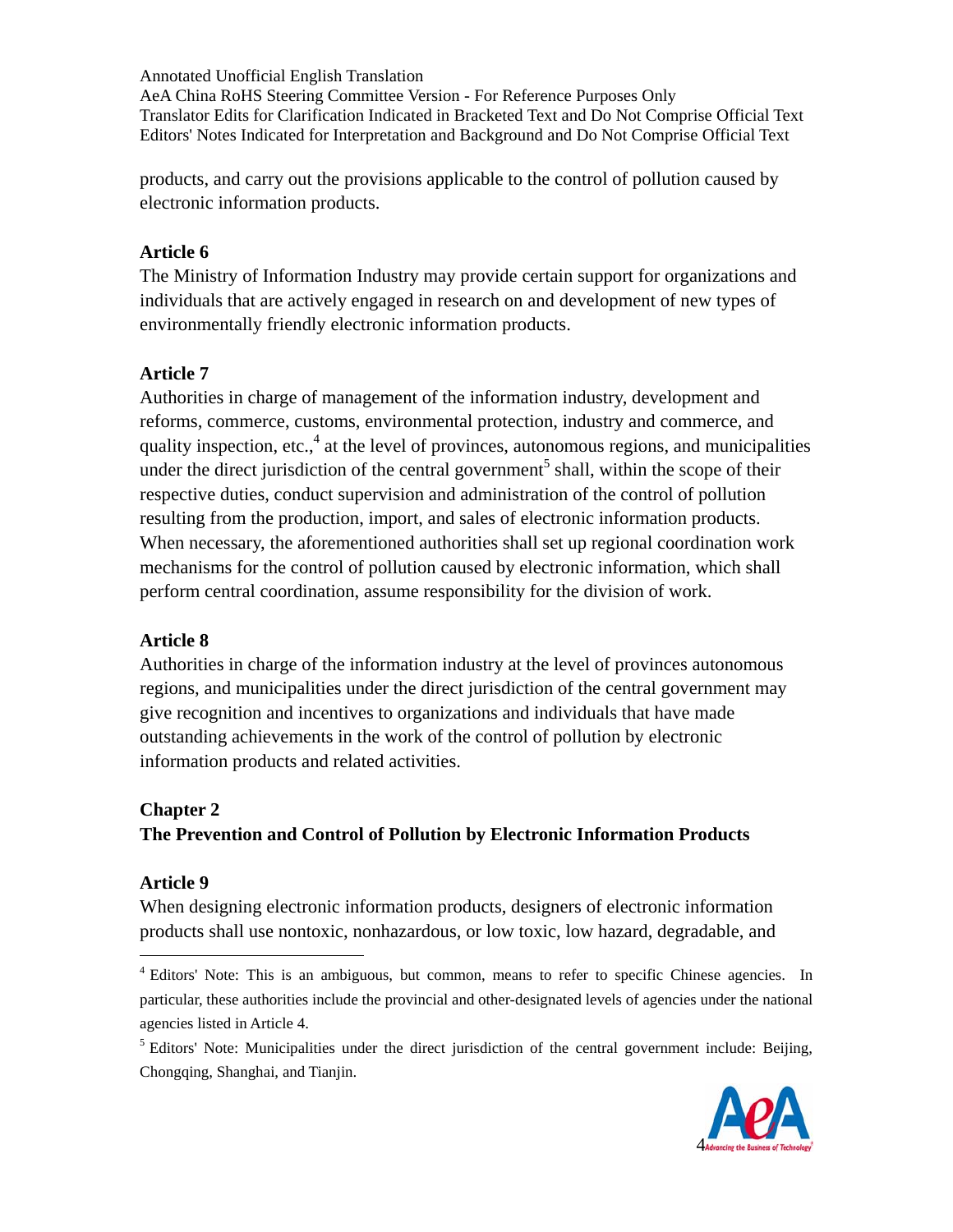recyclable [materials], according to State standards or industry standards for the control of toxic and hazardous substances or elements in electronic information products, subject to technological requirements.

### **Article 10**

When producing or manufacturing electronic information products, producers of electronic information products shall comply with State Standards or industry standards for the control of toxic and hazardous substances or elements in electronic information products, and use materials, technologies, and processes [reflecting] a high utilization of resources that are recyclable and environmentally friendly.

### **Article 11**

The producers or importers of electronic information products shall determine themselves the term of environmental use of [their] electronic information products. The producers and importers of electronic information products shall mark the term of environmental use on the electronic information products produced or imported thereby. In the event that it is difficult to make such markings due to size and functional limitations, [the required information] shall be placed in the product instructions.

The styles and methods prescribed in the preceding clause for marking the term of environmental use shall be centrally specified by the Ministry of Information Industry in consultation with competent State authorities. The styles and methods shall meet State standards or industry standards for the control of toxic and hazardous substances or elements in electronic information products.

Relevant industry organizations<sup>6</sup> may develop advisory opinions on the term of environmental use of electronic information products according to the level of technological development.

## **Article 12**

 $\overline{a}$ 

The Ministry of Information Industry shall encourage relevant industry organizations and enterprises to submit advisory opinions on the development of the environmental protection use period for electronic information products to the Ministry of Information Industry.

<sup>&</sup>lt;sup>6</sup> Editors' Note: This term reportedly refers to Chinese electronics industry associations, although it does not necessarily rule out coordination between Chinese and other industry groups.

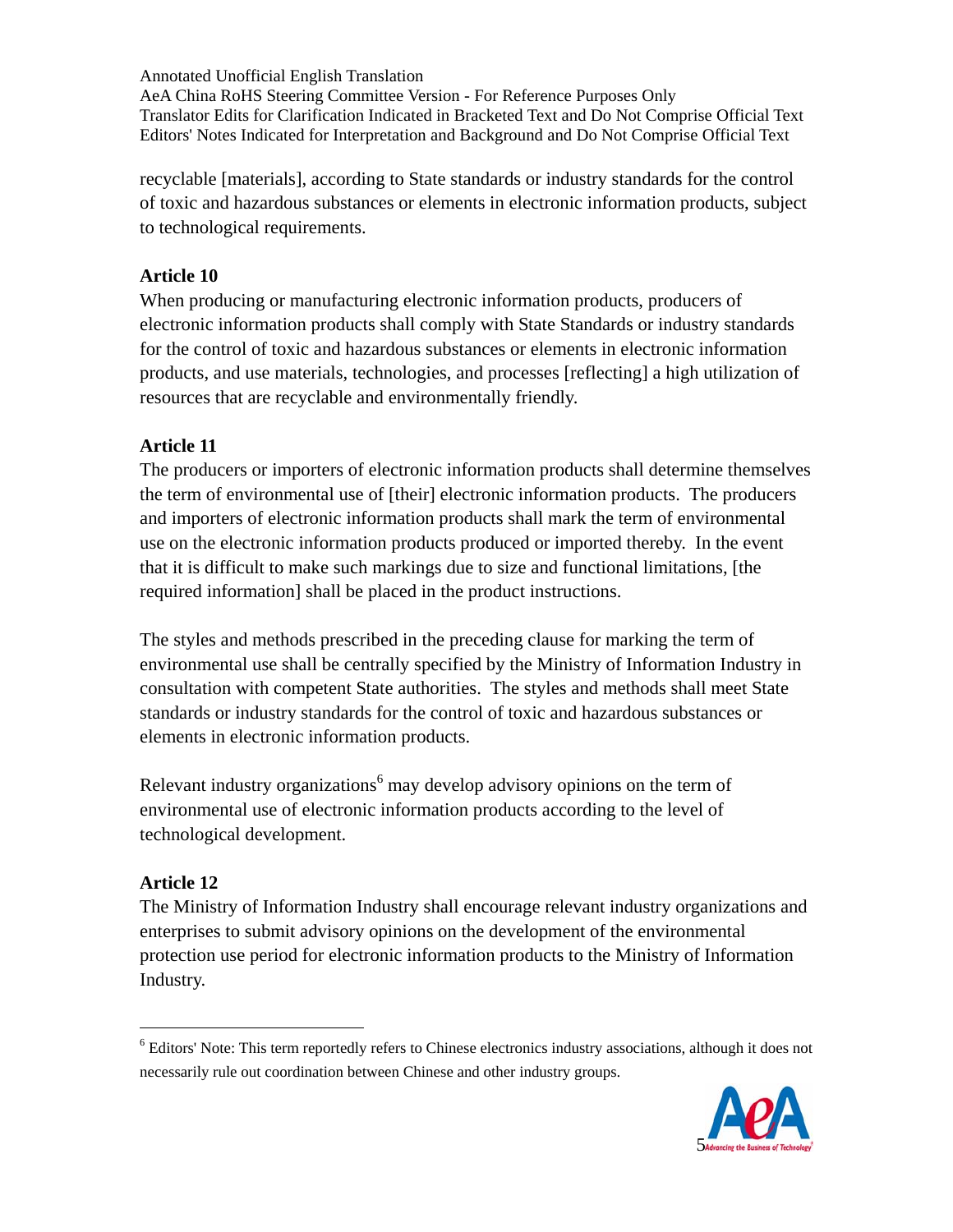#### **Article 13**

The producers and importers of electronic information products shall indicate the toxic and hazardous substances or elements contained in electronic information products [that the producers and importers] place on the market, by identifying the names and content levels of the toxic and hazardous substances or elements, the parts which contain [the toxic and hazardous substances or elements] and recyclability of such electronic information products. In the event that it is impossible to make such direct markings due to size and functional limitations, such information shall be placed in the product instructions.

The styles and methods of such [information disclosures] prescribed in the proceeding clause shall be developed by the Ministry of Information Industry in consultation with competent authorities of the State Council. The styles and methods shall meet State standards or industry standards for the control of toxic and hazardous substances or elements in electronic information products.

## **Article 14**

When making and using packaging for electronic information products, the producers and importers of electronic information products shall use nontoxic, nonhazardous, degradable, and recyclable materials in accordance with State standards or industry standards for the control of the toxic and hazardous substances or elements in electronic information products.

The producers and importers of electronic information products shall mark the names of packaging materials on the packaging of electronic information products; in the event that it is impossible to make such marking due to limitations in size and external surface [area], [such information] shall be placed in the product instructions.

The styles and methods of such [information disclosures] prescribed in the preceding clause shall be developed by the Ministry of Information Industry in consultation with competent authorities of the State Council. The styles and methods shall meet State standards or industry standards for the control of the toxic and hazardous substances or elements in electronic information products.

## **Article 15**

Sellers of electronic information products shall strictly control their purchase channels and shall not sell electronic information products that fail to meet State standards or

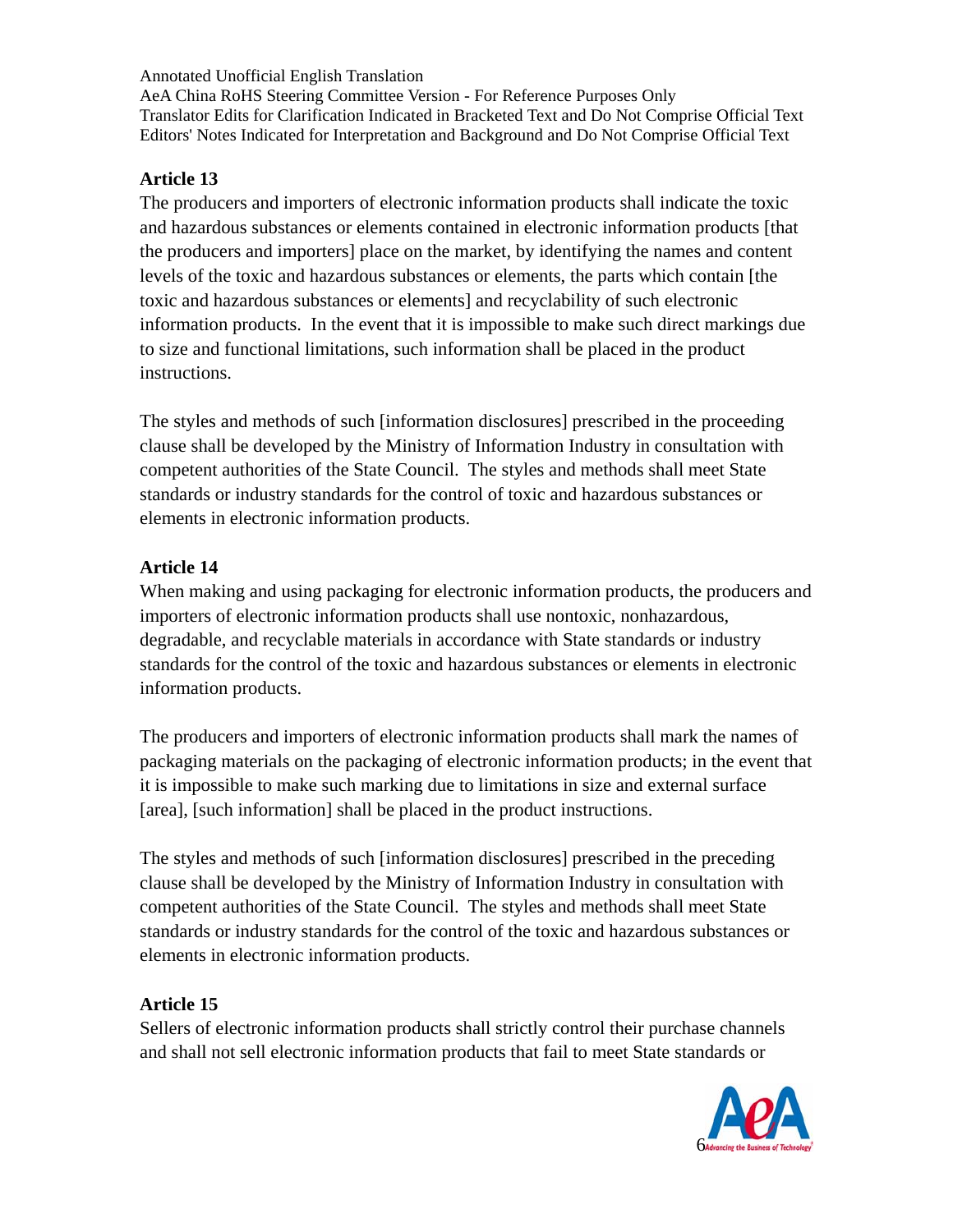industry standards for the control of toxic and hazardous substances or elements in electronic information products.

#### **Article 16**

Imported electronic information products shall meet State standards or industry standards for the control of toxic and hazardous substances or elements of electronic information products.

### **Article 17**

The Ministry of Information Industry shall, in consultation with the State Environmental Protection Administration, set forth industry standards for the control of toxic and hazardous substances or elements in electronic information products.

The Ministry of Information Industry shall, in consultation with the State Standardization Administration, draft State standards for the control of toxic and hazardous substances or elements in electronic information products..

### **Article 18**

 $\overline{a}$ 

The Ministry of Information Industry shall prepare and revise the Catalogue for priority control of pollution by electronic information products in consultation with the Development and Reform Commission, the Ministry of Commerce, the General Administration of Customs, the State Administration of Industry and Commerce, the State Administration for Quality Supervision, Inspection and Quarantine, and the State Environmental Protection Administration.

The Catalogue for priority control of pollution by electronic information products shall consist of categories of electronic information products, the category of toxic and hazardous substances or elements restricted for use, and the timeline for the restriction.<sup>7</sup> The Catalogue shall be amended annually according to actual conditions and the demands made by levels of technological development.<sup>8</sup>

<sup>&</sup>lt;sup>8</sup> Editors' Note: This provision (annual amendment of Catalogue) addresses MII's intention to revisit the Catalogue each year, not necessarily focusing on product additions, but also other provisions (exclusions, etc.). Note that MII also includes the caveat: "according to actual conditions and the demands made by levels of technological development." This caveat indicates that MII may not actually undertake amendment each year.



 $<sup>7</sup>$  Editors' Note: These are just examples of the categories of information that MII indicates will be included</sup> in the Catalogue.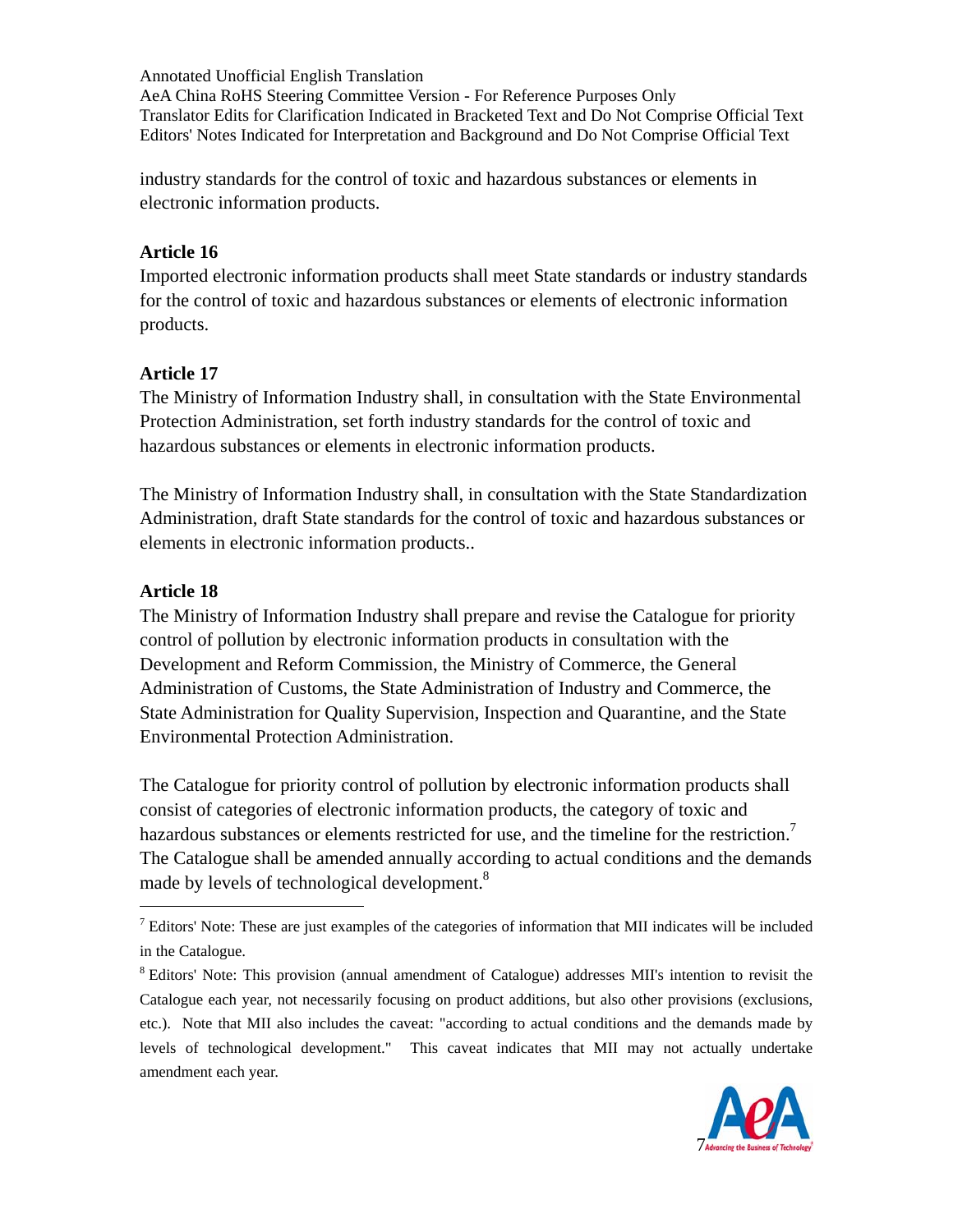Annotated Unofficial English Translation AeA China RoHS Steering Committee Version - For Reference Purposes Only

Translator Edits for Clarification Indicated in Bracketed Text and Do Not Comprise Official Text Editors' Notes Indicated for Interpretation and Background and Do Not Comprise Official Text

#### **Article 19**

The National Certification and Accreditation Administration shall, based on the relevant laws, carry out compulsory certification administration of the electronic information products incorporated into the Catalogue for priority control of pollution by electronic information products.<sup>9</sup>

Imported electronic information products are subject to port authentication and arrival inspections by the port inspection and quarantine authorities based on the relevant laws.<sup>10</sup> Customs authorities will release imported products [into China] based on the Release of Goods Certificate issued by the port inspection and quarantine authorities.

#### **Article 20**

In addition to needing to satisfy the requirements for the control of pollution by electronic information products in these Methods, electronic information products incorporated into the Catalogue for priority control of pollution by electronic information products must also meet the priority control of pollution requirements indicated in the Catalogue for priority control of pollution by electronic information products.

Electronic information products not incorporated into the Catalogue for priority control of pollution by electronic information products shall meet other requirements for the control of pollution by electronic information products in these Methods.

#### **Article 21**

 $\overline{a}$ 

Based on the actual situation of [electronic information] industry development, the Ministry of Information Industry shall, in consultation with the Development and Reform Commission, the Ministry of Commerce, the General Administration of Customs, the State Administration of Industry and Commerce, the State Administration for Quality Supervision, Inspection and Quarantine, and the State Environmental Protection Administration announce the implementation timeline for the ban of toxic substances in the electronic information products listed in the Catalogue.<sup>11</sup>

 $11$  Editors' Note: This provision reflects MII's reluctance to include in the Methods a specific time for the



<sup>&</sup>lt;sup>9</sup> Editors' Note: CNCA is the administrative authority, under the Administration for Quality Supervision, Inspection and Quarantine (AQSIQ), also responsible for China's "CCC mark" certifications, and other certification management issues. This Article serves as the legal basis for the pre-market certification requirements proposed for China RoHS.

 $10$  Editors' Note: These authorities would be AQSIQ and affiliates at sub-national levels.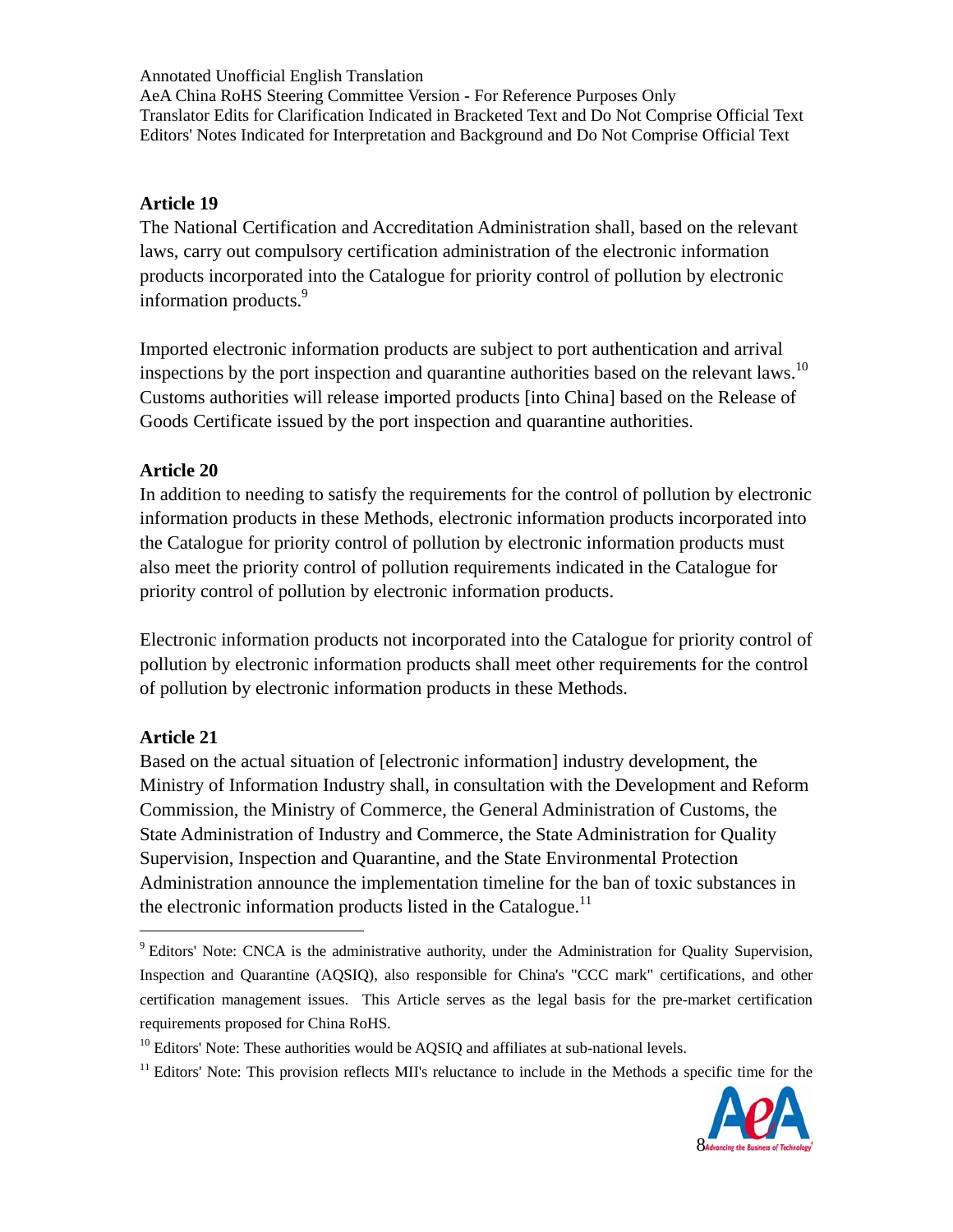AeA China RoHS Steering Committee Version - For Reference Purposes Only Translator Edits for Clarification Indicated in Bracketed Text and Do Not Comprise Official Text Editors' Notes Indicated for Interpretation and Background and Do Not Comprise Official Text

### **Chapter 3 Provisions for Penalties**

### **Article 22**

 $\overline{a}$ 

In [the event that] violation of these Methods occurs [via] one of the following circumstances, the customs, industry and commerce, quality inspection, and environmental protection, etc., authorities shall impose penalties within the scope of their respective duties:

- (1) Producers of electronic information products violate the provisions of Article 10 of these Methods and the materials, technologies, and processes used thereby fail to meet State standards or industry standards for the control of pollution by electronic information products;
- (2) Producers and importers of electronic information products violate Clause 1, Article 14 of these Methods and the electronic information product packaging materials made or used thereby fail to meet State standards or industry standards for the control of pollution by electronic information products;
- (3) Sellers of electronic information products violate the provisions of Article 15 of these Methods and the electronic information products sold thereby fail to meet State standards or industry standards for the control of toxic and hazardous substances or elements in electronic information products;
- (4) Importers of electronic information products violate the provisions of Article 16 of these Methods and the electronic information products imported thereby fail to meet State standards or industry standards for the control of toxic and hazardous substances or elements in electronic information products;
- (5) Producers, importers, and sellers of electronic information products violate Article 21 of these Methods, and from the commencement of the implementation timeline for the ban of toxic and hazardous substances or elements in electronic information products listed in the Catalogue for priority control of pollution by electronic information products, the electronic information products produced, sold or imported [contain] toxic and hazardous substances or elements in excess of State standards or industry standards for the control of toxic and hazardous substances or elements in electronic information products; and
- (6) Importers of electronic information products import electronic information products in violation of these Methods.

implementation of the ban on the toxic substances set forth in Article 3(4) from items listed in the first batch of the Catalogue. MII will now indicate this time in the Catalogue.

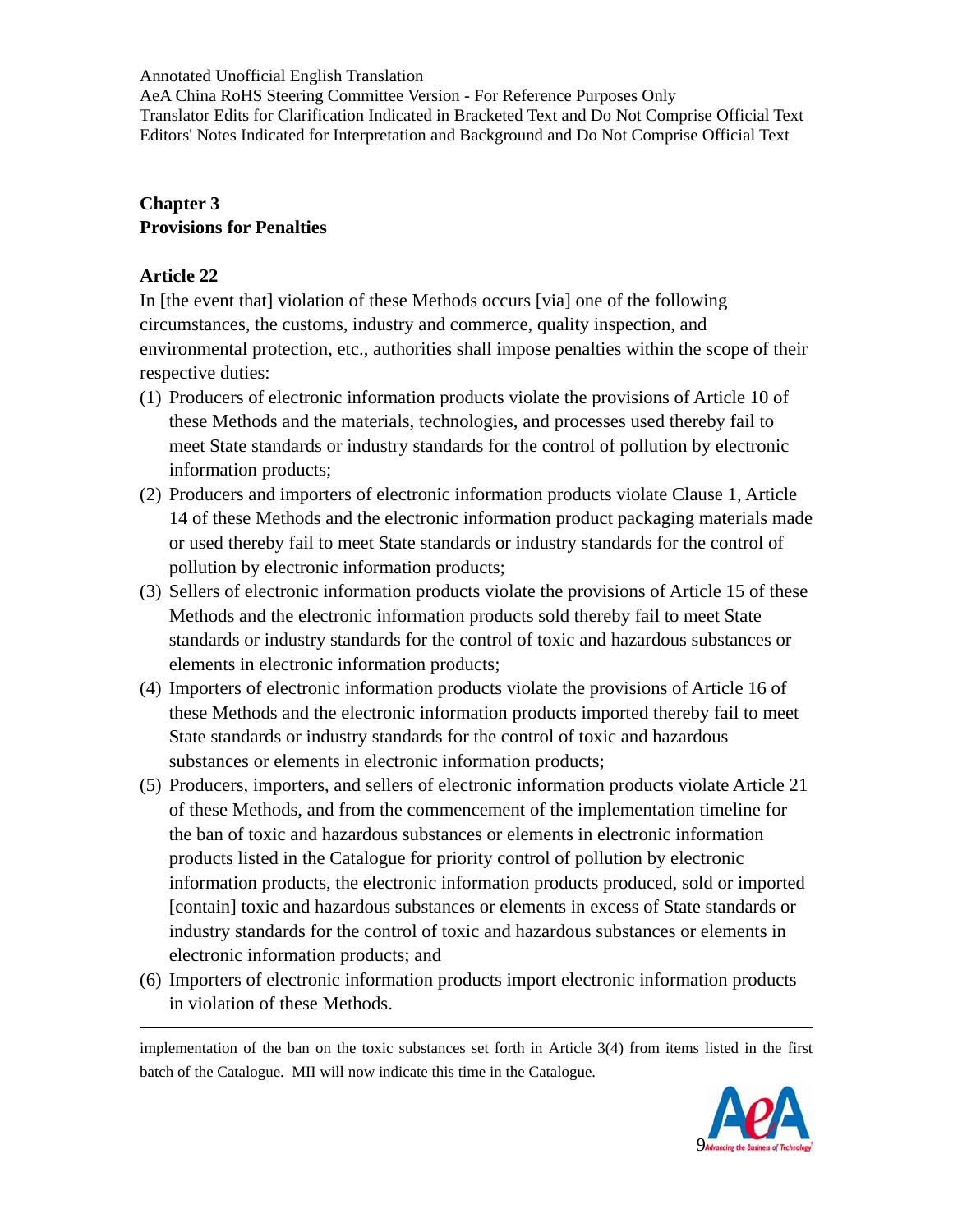AeA China RoHS Steering Committee Version - For Reference Purposes Only Translator Edits for Clarification Indicated in Bracketed Text and Do Not Comprise Official Text Editors' Notes Indicated for Interpretation and Background and Do Not Comprise Official Text

#### **Article 23**

In [the event that] violation of these Methods occurs [via] one of the following circumstances, the customs, industry and commerce, quality inspection, and environmental protection, etc., authorities shall impose penalties within the scope of their respective duties:

- (1) Producers and importers of electronic information products violate the provisions of Article 11 of these Methods and fail to clearly indicate the term of environmental use of electronic information products;
- (2) Producers and importers of electronic information products violate the provisions of Article 13 of these Methods and fail to make clear markings regarding the names and content levels of toxic and hazardous substances or elements in electronic information products, the parts which contain [the toxic and hazardous substances or elements] and the recyclability of such electronic information products; and
- (3) Producers and importers of electronic information products violate the provisions of Clause 2, Article 14 of these Methods and fail to make clear markings regarding the ingredients of the packaging materials of electronic information products.

## **Article 24**

In the event that government workers abuse their power, practice graft for personal gain, connive and shield their actions in violation of the provisions of these Methods, or assist parties in violation of the provisions of these Methods to escape disciplinary actions, [the government workers shall face] administrative penalties.

### **Chapter 4 Supplementary Provisions**

#### **Article 25**

Any organization or individual shall have the right to report to the Ministry of Information Industry and authorities in the provinces, autonomous regions and municipalities under the direct jurisdiction of the central government in charge of the information industry regarding designers, producers, importers and sellers who cause electronic information product pollution.

#### **Article 26**

The Ministry of Information Industry shall, in consultation with the Development and Reform Commission, the Ministry of Commerce, the General Administration of Customs,